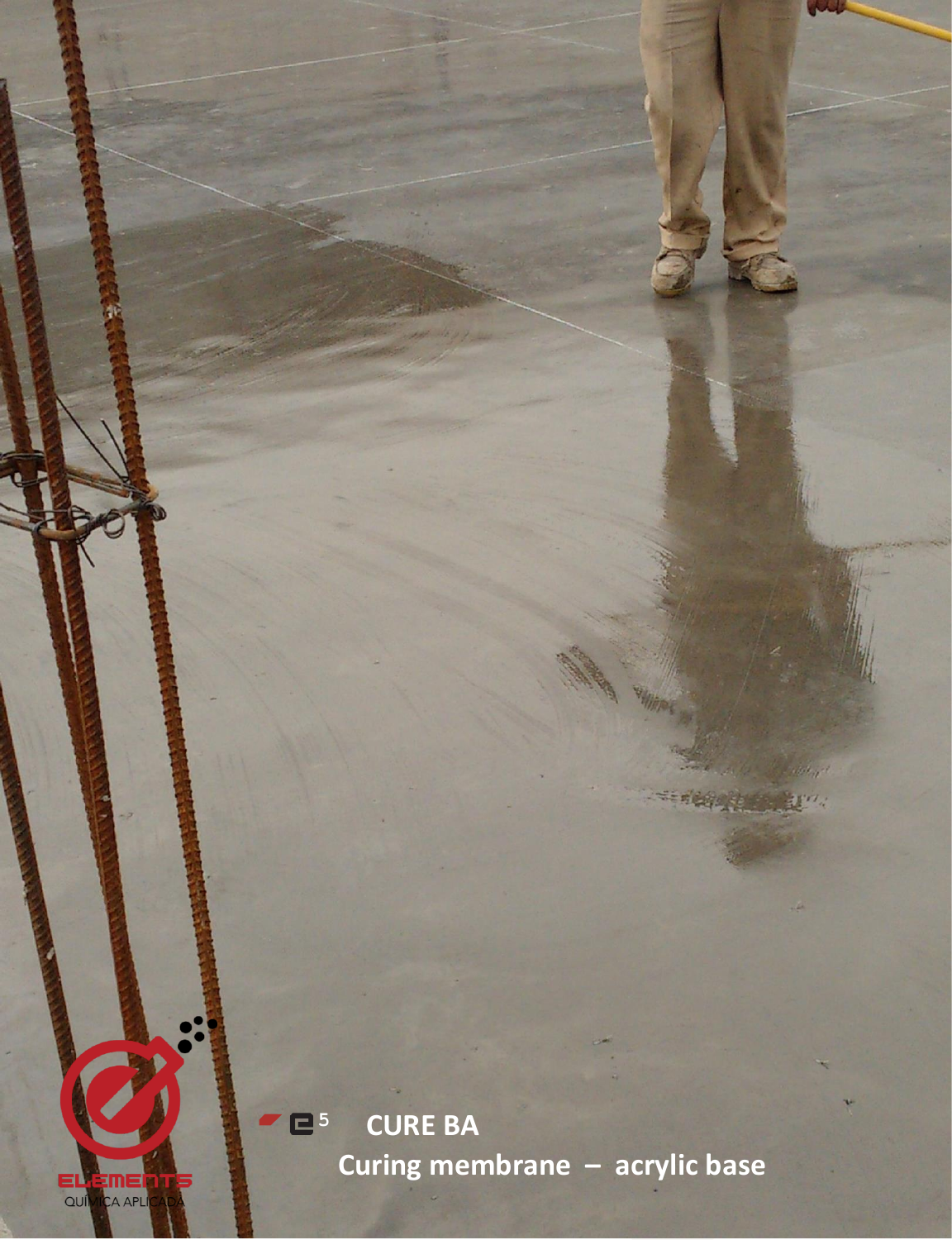### **Description**

**e <sup>5</sup> CURE BA** is a slightly transparent, acrylic compound for curing and sealing. Its low permeability reduces the premature loss of moisture in fresh mortars and concretes.

It complies with the moisture retention specifications of ASTM C 309 Type 1 Class A & B, ASTM C 1315 Type 1 Class C, and AASHTO M148 Specification Type 1, Class A & B.



#### **Benefits and characteristics**

- Its application is simple and it is ready to be used.
- It helps concrete by providing benefits in hydration retention and normal development of its design strength.
- This product is compatible with many decorative-finish paints and adhesives; although we highly recommend conducting tests with doubtful adhesives.
- It forms a transparent curing film on concrete.

# **<sup>5</sup> CURE BA**



#### **Applications**

- Interior walls, beams, floors and mezzanine slabs
- Walls, beams and columns
- **Horizontal and vertical area applications**
- Industrial floor slabs
- **Mortar and concrete coatings**



### **Typical lab data**

Specific gravity 0.89



19 L pail

200 L drum

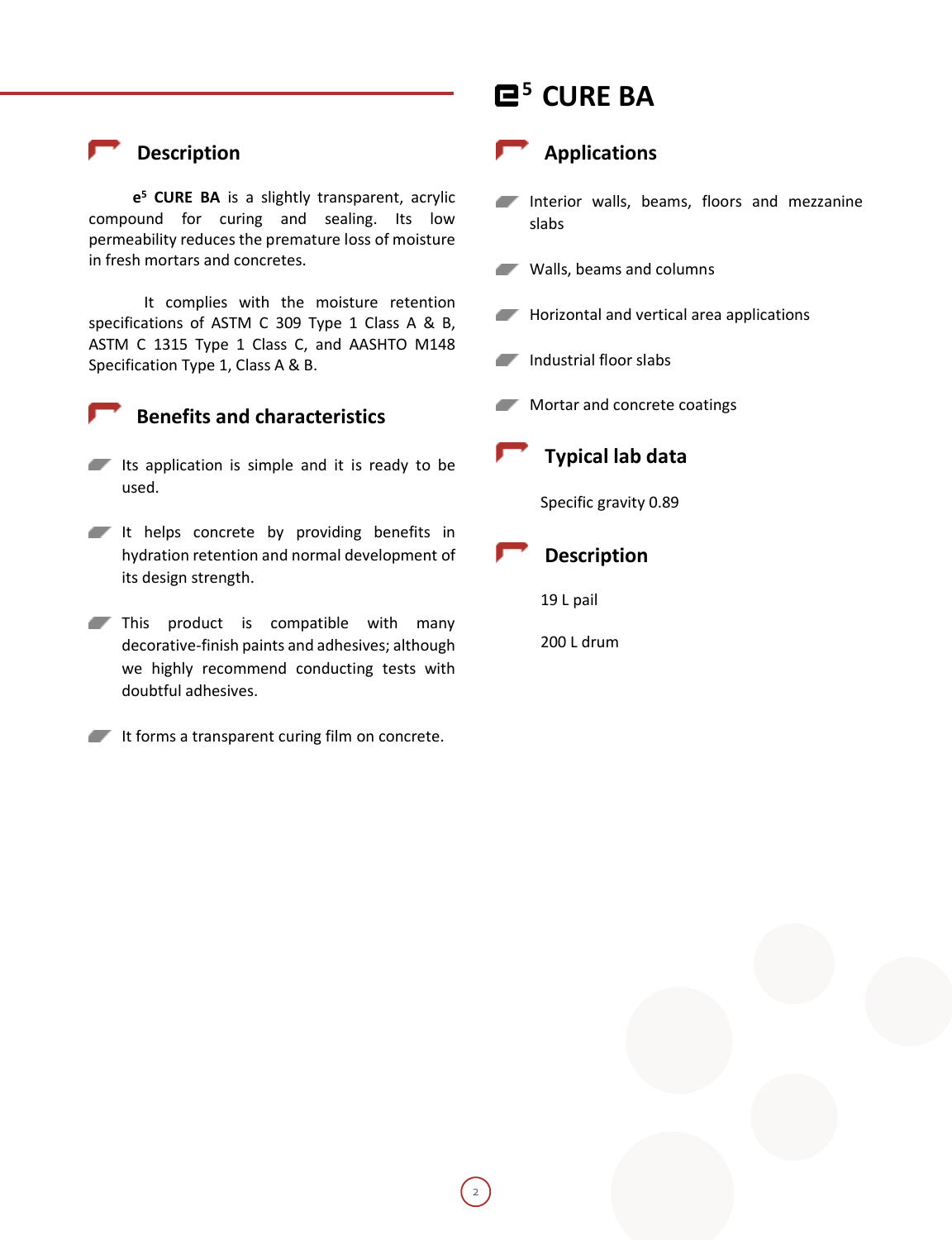# **<sup>5</sup> CURE BA**

### **Recommendations for application**

 **e <sup>5</sup> CURE BA** is applied immediately as soon as the bleed water disappears. Apply a uniform film on the whole concrete surface with a roller or with a pneumatic sprayer.



Yield is a function of the application method and depth of the membrane. It approximately ranges from 4 to 6 m<sup>2</sup>/L.

### **Care and cautions**

It is important to avoid prolongued skin and eye contact, by using adequate personal protection equipment and goggles. In case of ingestion do not induce vomiting and request immediate medical attention.